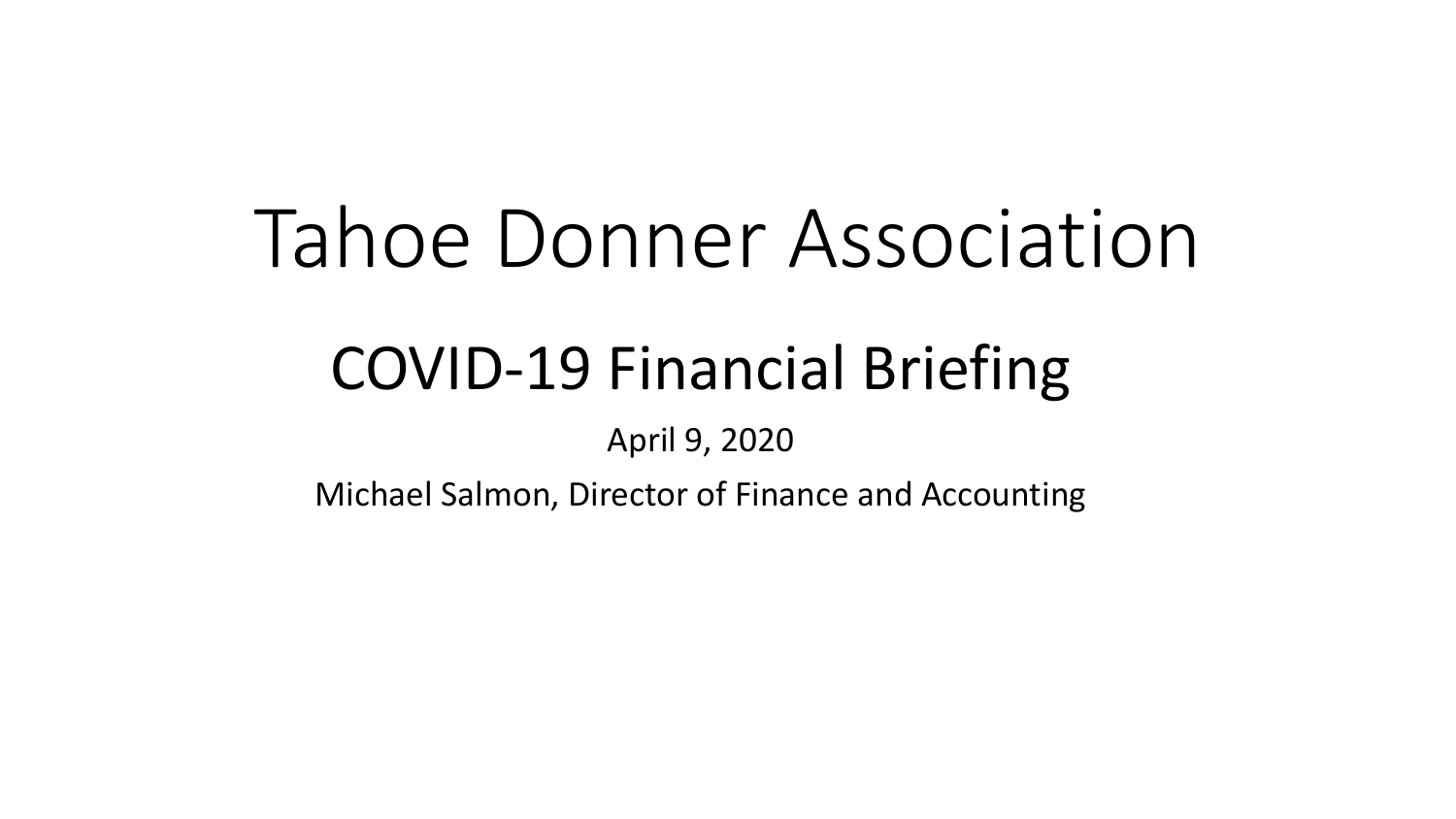# As of February 29, 2020

- \$zero long-term Debt
- \$36.2 million in Cash and Investments in the Bank
	- \$10m in Operating Fund
		- includes \$2.6m contingency equity balance
	- \$18m in Replacement Reserve Fund
	- \$ 8m in Development Fund
- 2020 Annual Assessment was due 1/1 and is in the bank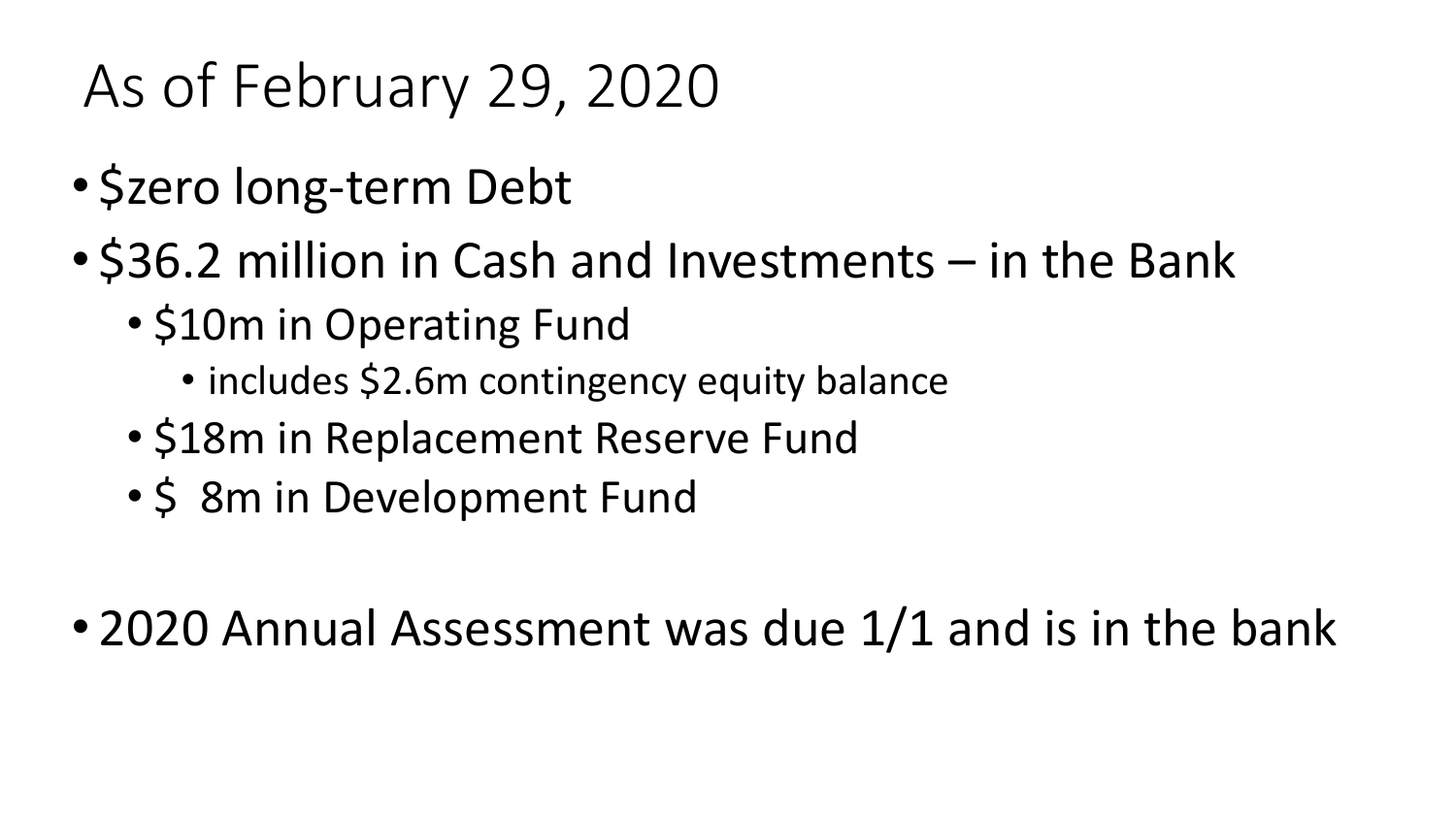### covid shelter in place though end of year

- Pandemic is causing an Operating Fund short-fall
	- Driven by closure of all amenities, with probable impact on most, if not all of 2020
- as allowed in CA Law, the Association can borrow funds temporarily from Replacement Reserve Fund to cover Operating Fund shortfalls.
	- This is NOT forecasted to be necessary for 2020
- Per Governing Documents, the Board can approve an 'emergency special assessment'
	- This is NOT forecasted to be necessary for 2020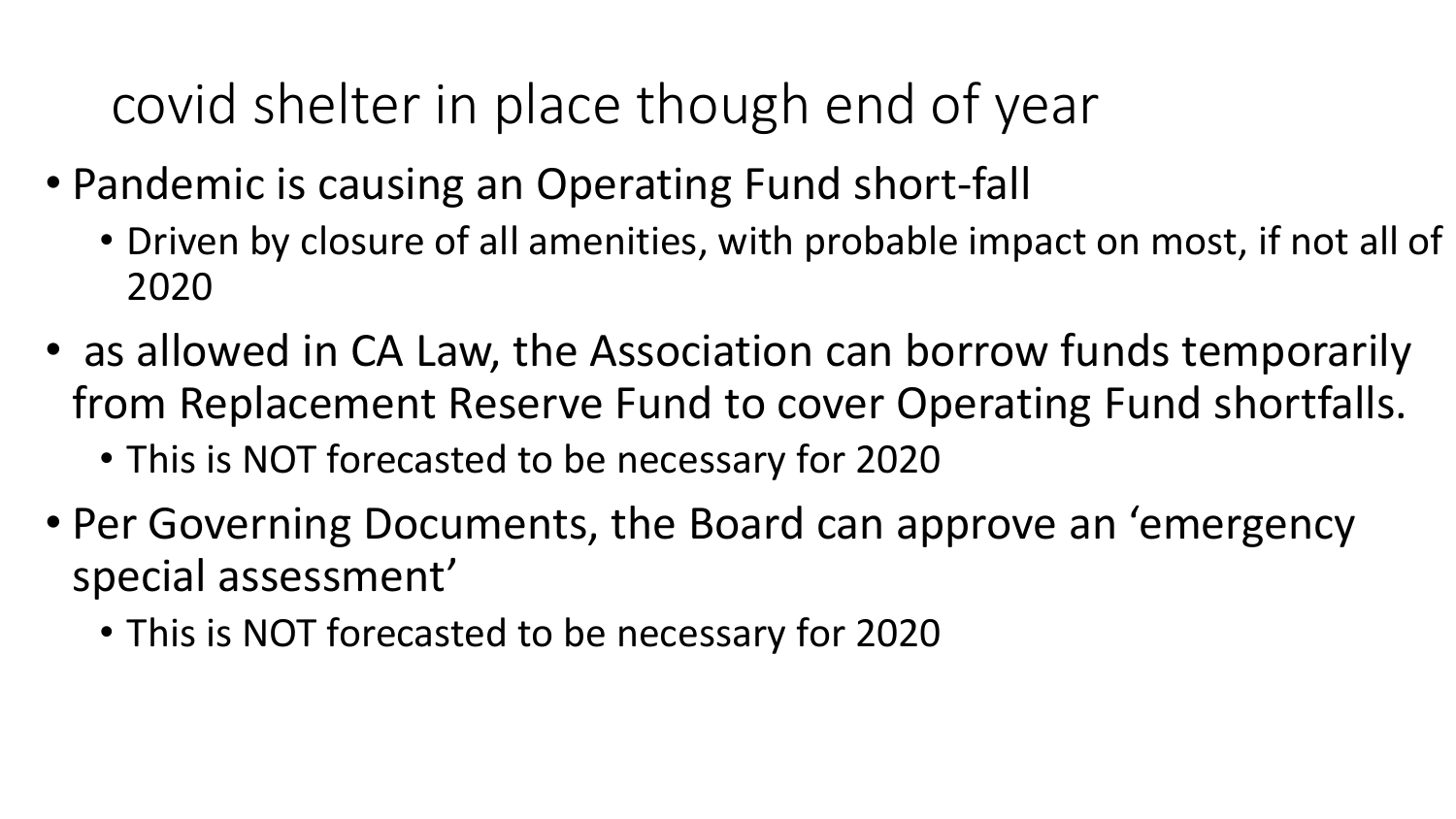### Operating Fund – Cash Roll Forward – *\$thousands* covid shelter in place though end of year

- \$ 9.989 Operating Fund cash & investments 2/29/2020
- ( .780) Settle Due To other funds at month-end
- 9.209 base operating fund 2/29/2020
- ( .598) March NOR Forecast
- (2.276) Q2 NOR Forecast
- (2.679) Q3 NOR Forecast
- (2.420) Q4 NOR Forecast
- \$ 1.236 Year End raw Forecast OPF CASH balance 12/31/2020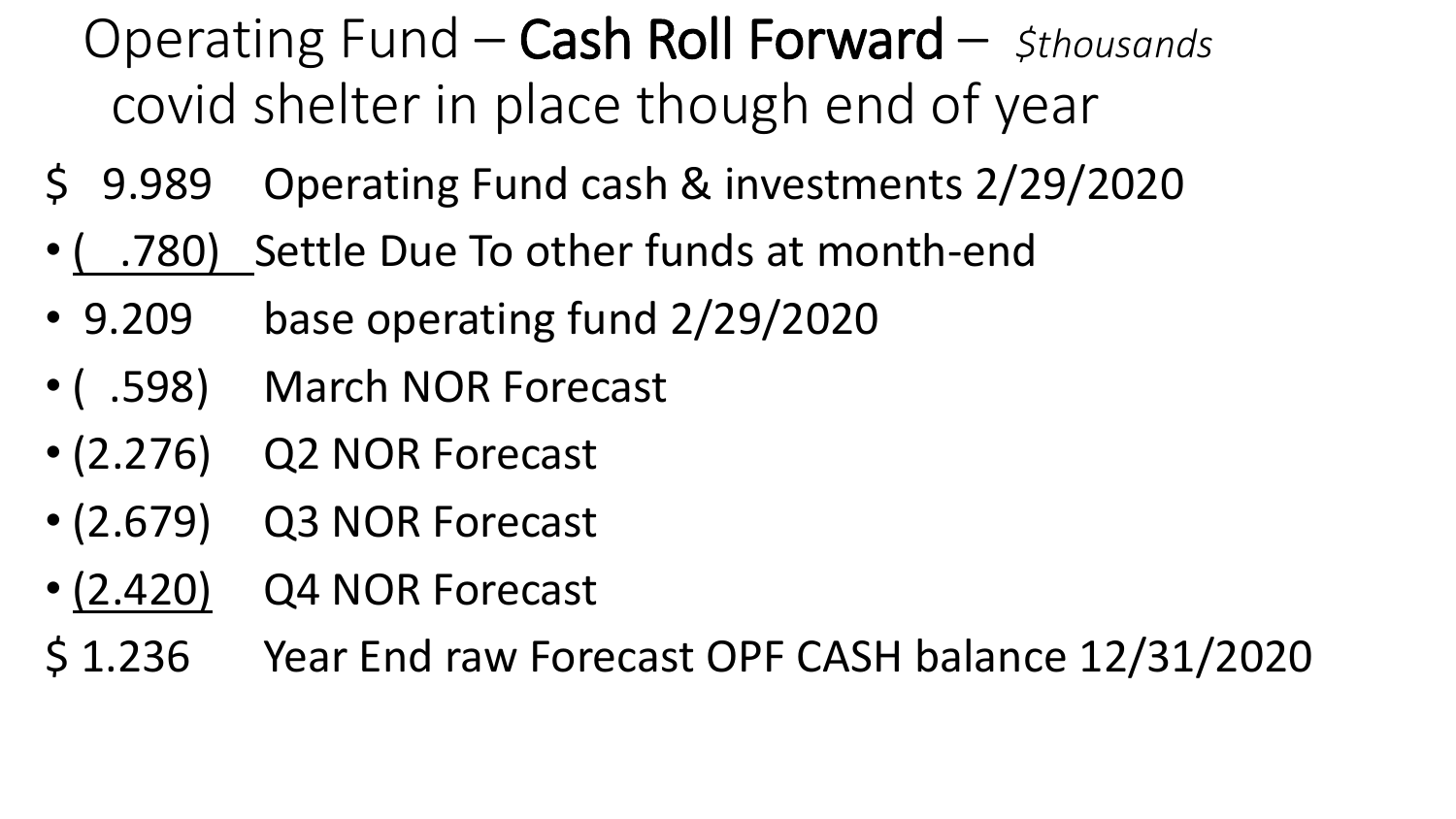#### Operating Fund – Equity Roll Forward – *\$thousands* covid shelter in place though end of year

- \$2.575 Members equity OPF 2/29/2020
- ( .575) March variance to Budget
- ( .030) Q2 variance to Budget
- ( .750) Q3 variance to Budget
- ( .363) Q4 variance to Budget
- \$ .857 Members equity OPF forecast 12/31/2020

10% of Revenues policy balance is \$1.4 million for 2020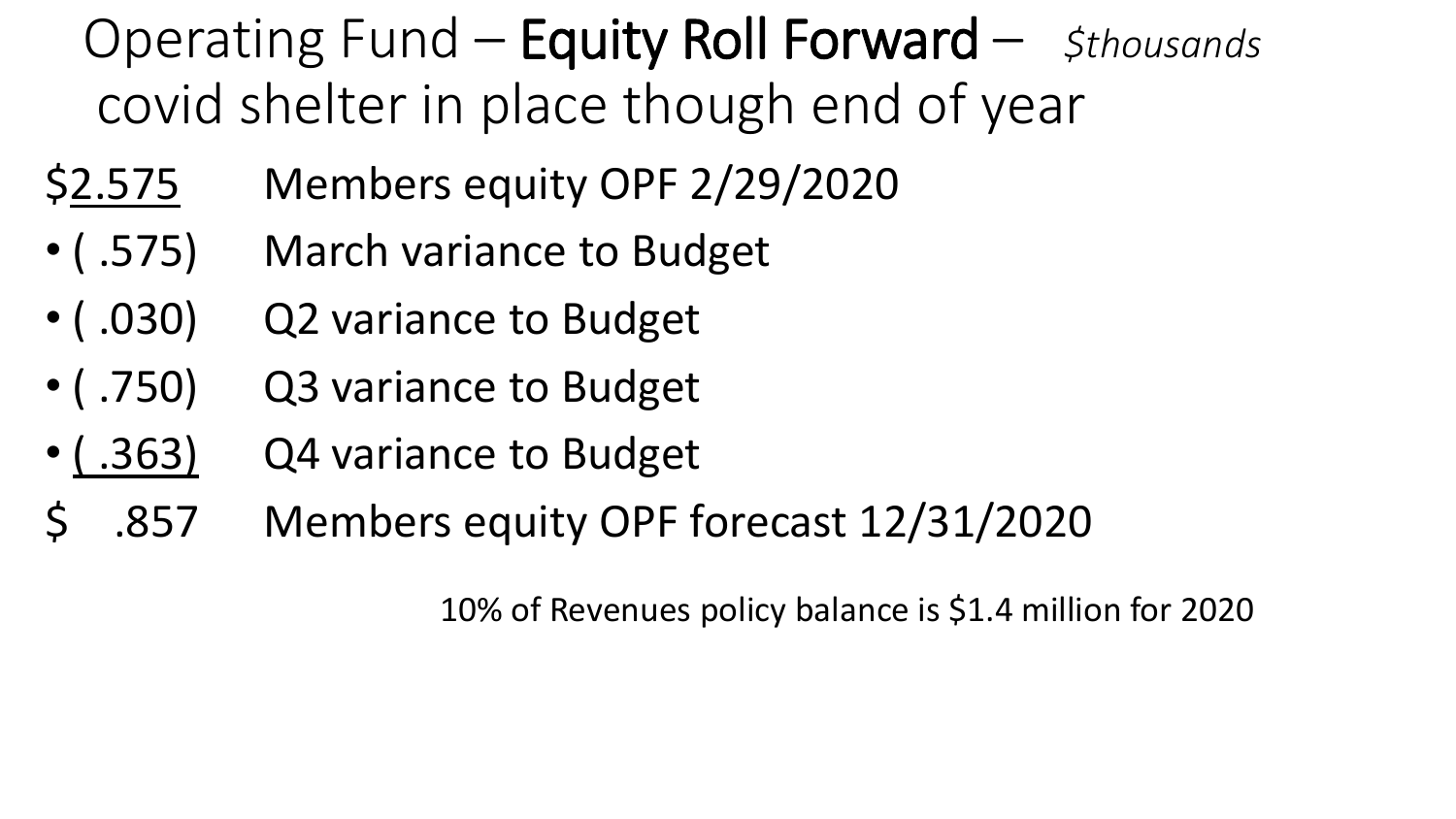### covid shelter in place though end of year

#### • Summer Business

- Golf was already Budgeted to not operate course, only Driving Range
- Overall, lots of activities at Association, however not high in per transaction revenues
- Lodge peak months of June July Aug are Net positive budgeted results
- Winter Business
	- Closure mid-March not ideal, but better than 15-30 days earlier
	- Shelter in place in Dec2020 is in Forecast for 2020
	- Closure/Shelter in place in Q1 of 2021 would be large financial hit of \$2.4m worse than budget (big revenue expectations DH/XC)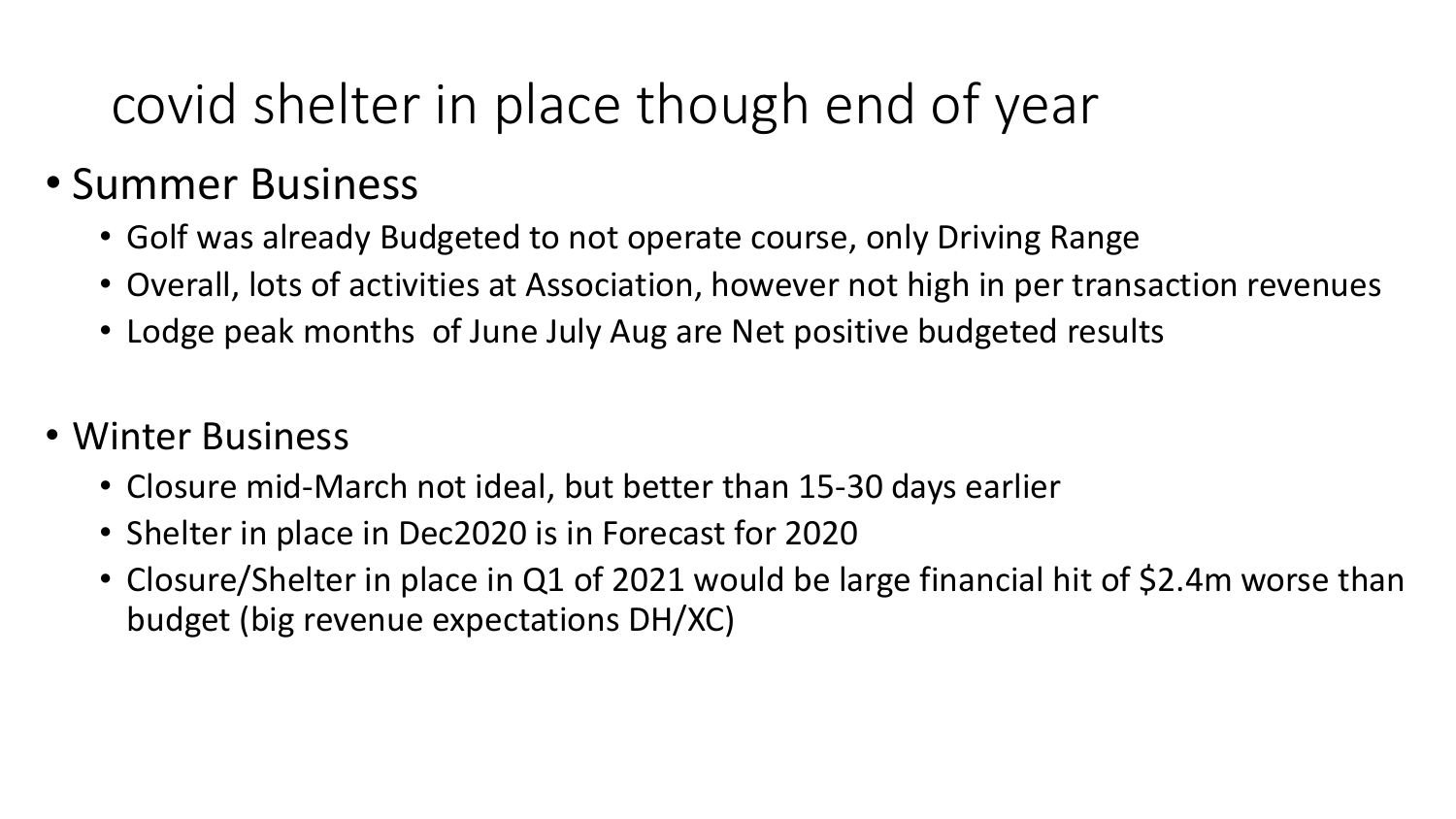covid modified operations (if shelter in place LIFTED)

- Summer Business actively exploring our options
	- Cut capacities in HALF or more, likely necessary
	- Sell online, to Members only. reservations system ? Lottery.
		- Example sell 30 pool slots per hour, 10 gym slots per hour, 50 marina slots per 2 hours
	- Guests Accompanying a member and on Guest Card complexes offerings.
	- No Cash transactions.
	- F&B Curbside Pizza and Lodge peak months of June July Aug, potential
		- Delivery not likely to make sense for us
		- Or will Restaurants be able to operate with  $\frac{1}{2}$  the tables/chairs
	- Golf Course closed, Driving Range open (1/2 capacity) digital pay and fulfillment solution in the works
	- Many operational and transactional logistics to figure out in a short window of time, with numerous variables and no known new near-term normal yet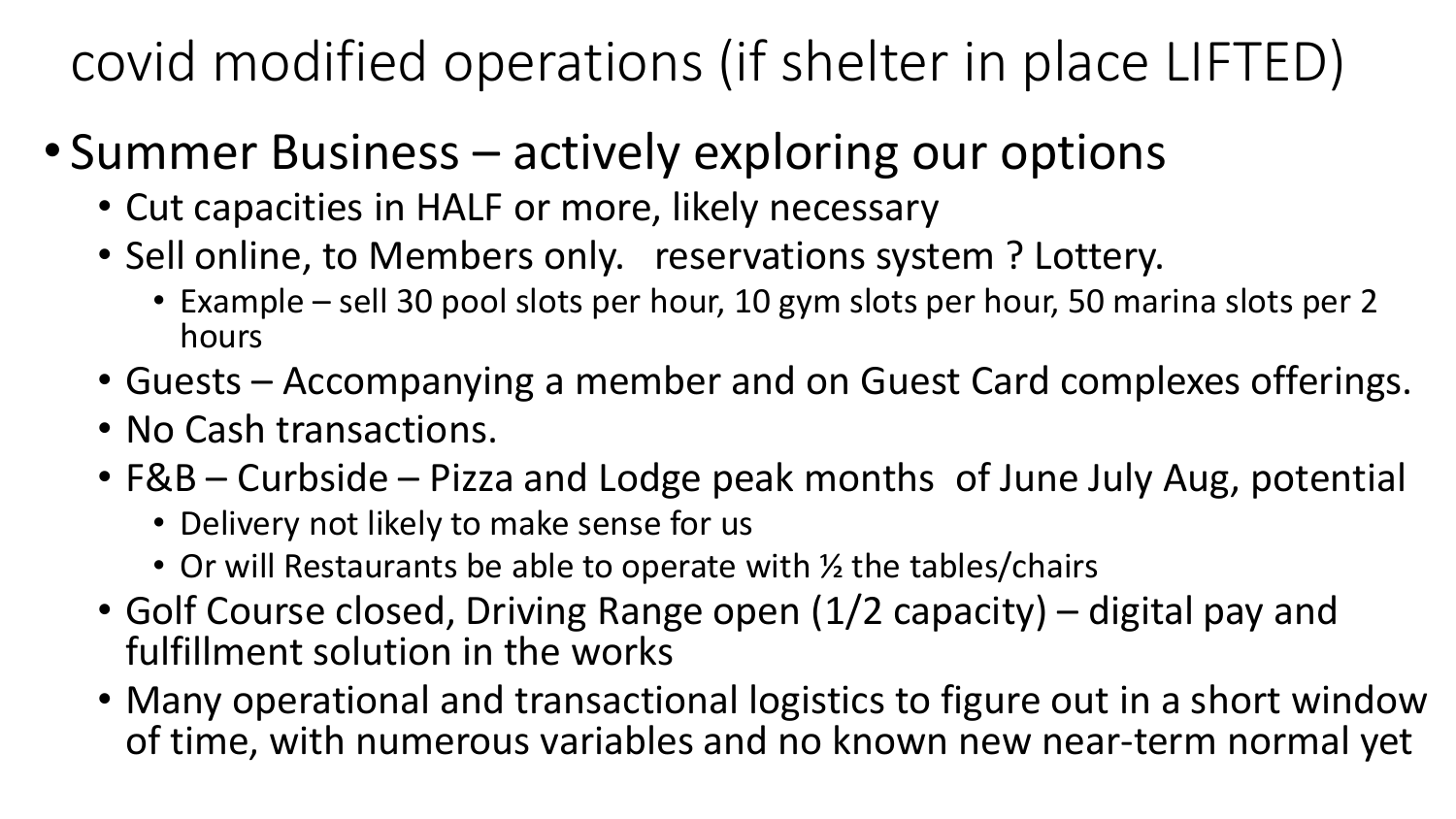Amenities shut down; I want an Assessment Credit back?

- REALITY With amenities shut down, the association is fighting to keep your assessment from going UP.
	- \$2065 Annual Assessment for 2020
		- \$1155 or 56% goes to Capital Funds \$7.5m for the aging assets of your association
		- \$910 or 44% goes to Operating Fund \$5.9m to cover operating results shortfall
	- \$910 breakdown
		- \$336 general hoa
		- \$268 forestry/defensible space
		- \$ 69 architectural standards / covenants office
		- \$ 66 private amenities
		- \$171 public amenities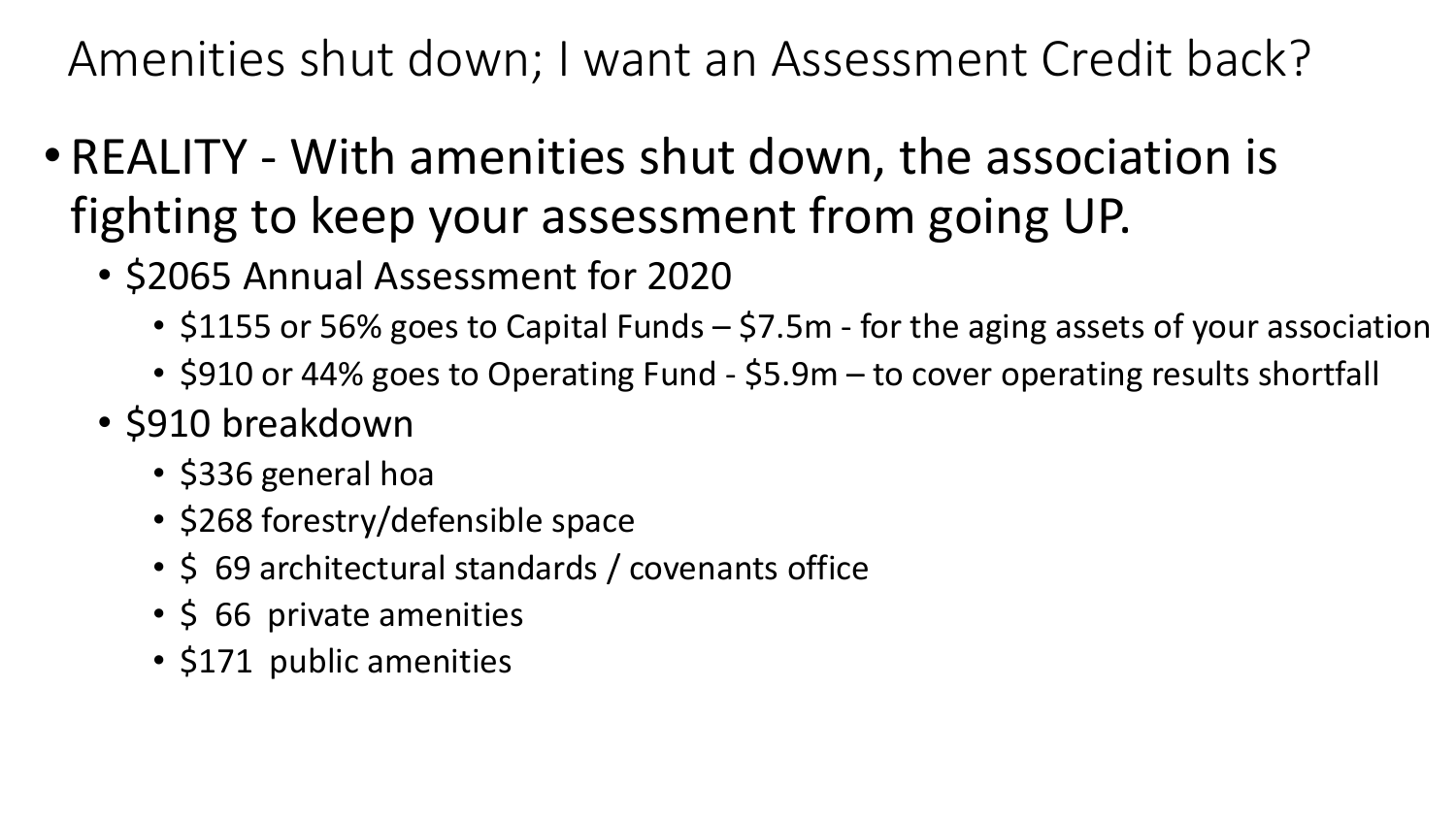#### Amenities shut down; I want an Assessment Credit back?

- \$ 66 private amenities
- \$171 public amenities

Closure of an amenity – impact on above varies by amenity and the month(s) and duration of a closure. *A few examples below….*

- Golf Course closure already in 2020 Budget due to greens/remodel project
- Marina closure no revenue, net negative cost to all owners, as budget anticipated positive/favorable results over the summer.
- Day Camps closure, no revenue, net no cost to owners, as budgeted  $\sim$  break even
- No Summer Concerts on the Green; net negative cost to all owners, as we anticipated net profit on this activity

Yes, we are aggressively controlling discretionary spending and reviewing all payroll and expense costs (all funds) for reductions/options in 2020.

We are also reviewing all operations for modified approach(s) to doing business.

Operating shortfall in 2020 due to Covid needs to be replenished, this can happen over time, does not have to be all replenished in 2021.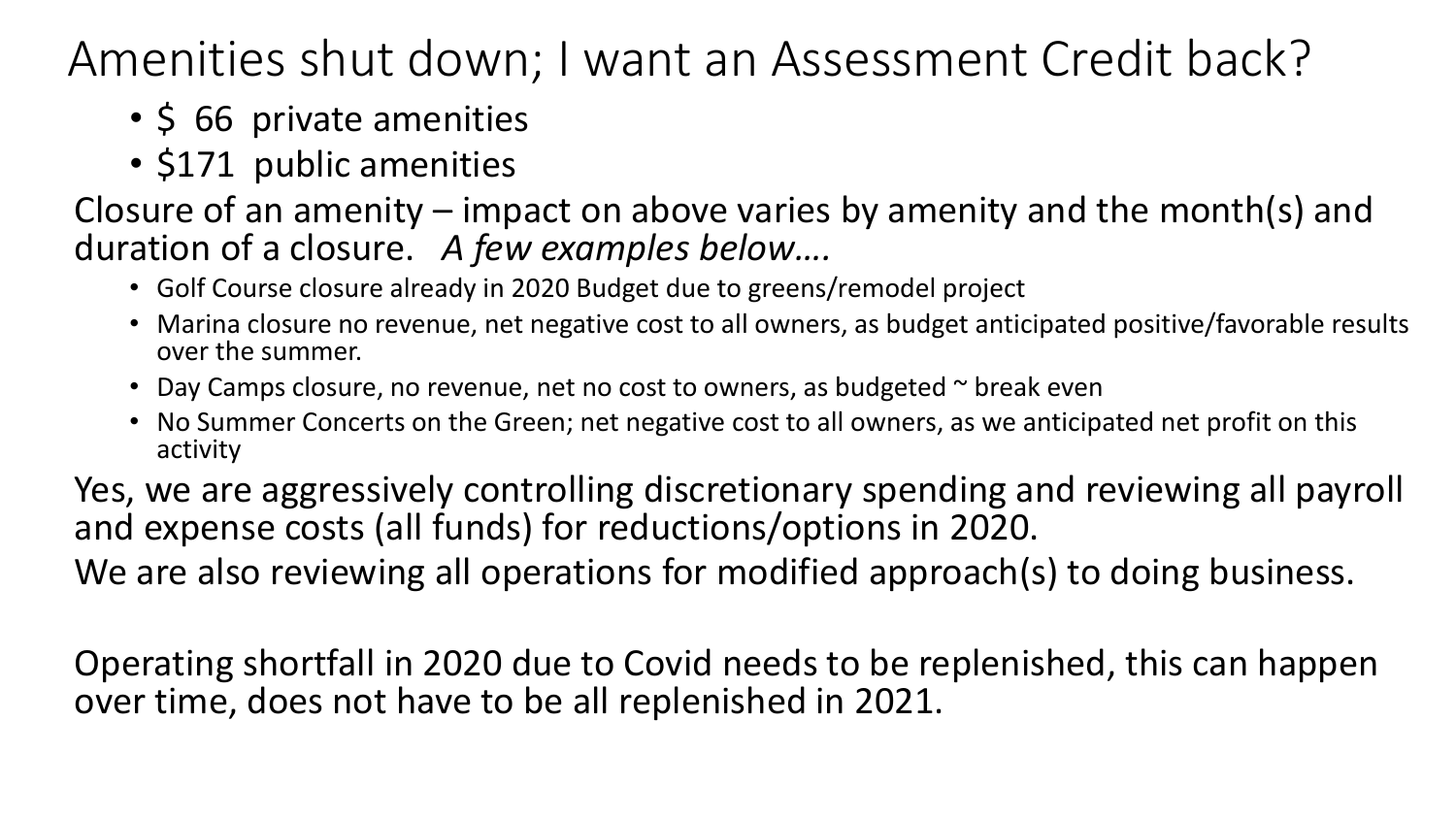What about the Recreation Fee of \$350 I just paid with my 2020 Annual Assessment?

- The \$350 Recreation Fee recently paid when making the Annual Assessment is for annual cycle starting May 1, 2020.
- Covid impact on May 2020 through April 2021 is yet to be determined. Too many variables currently to know impact on RecFee.
- We are likely to require some form of advance payment, such as the Recreation Fee for access to amenities this summer, if and when the Shelter in place is lifted. Not likely to take cash or payment on-site, ie only in advance online or with a pass such as the Recreation Fee.
- If an owner requests, a refund can be processed.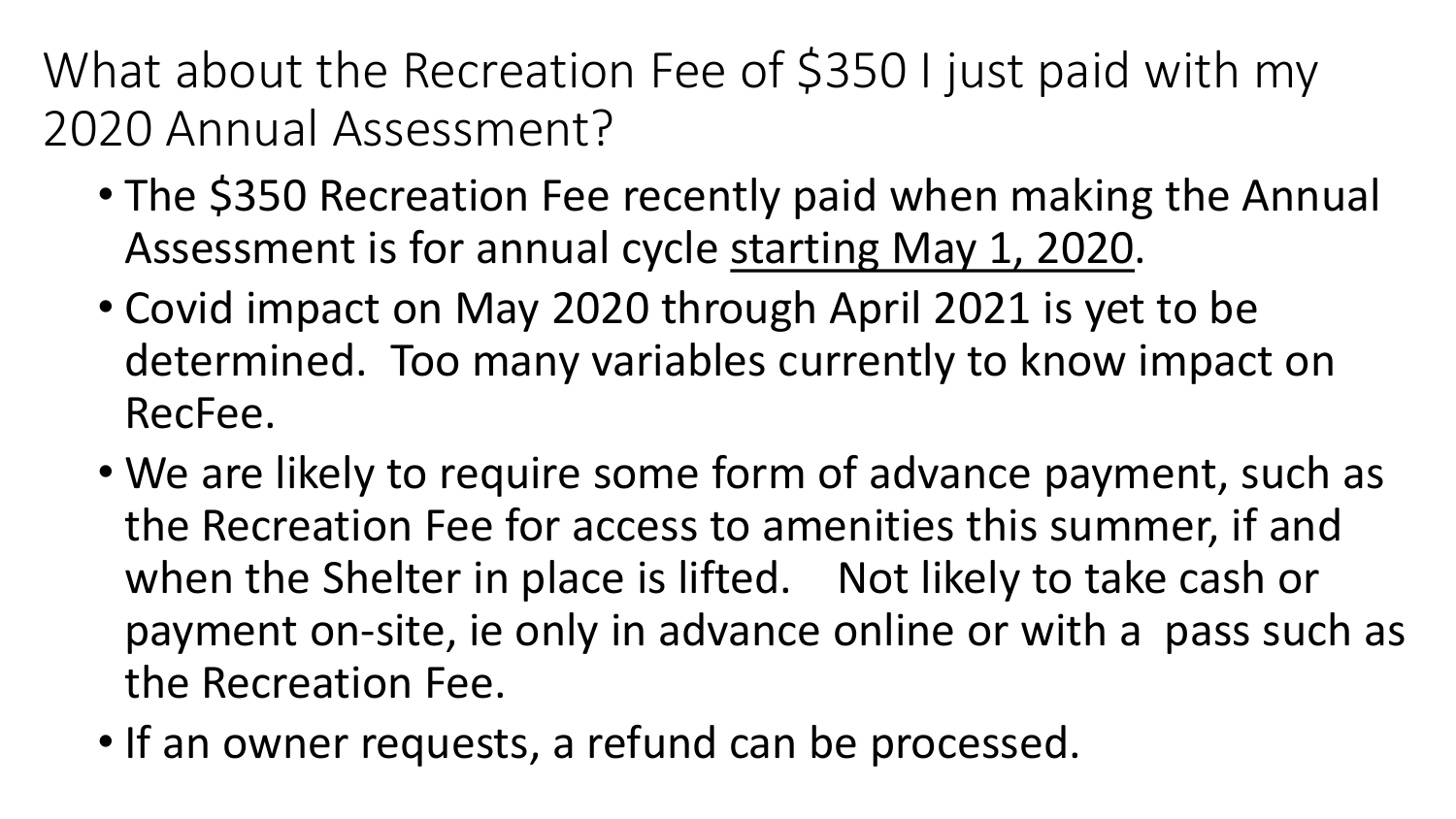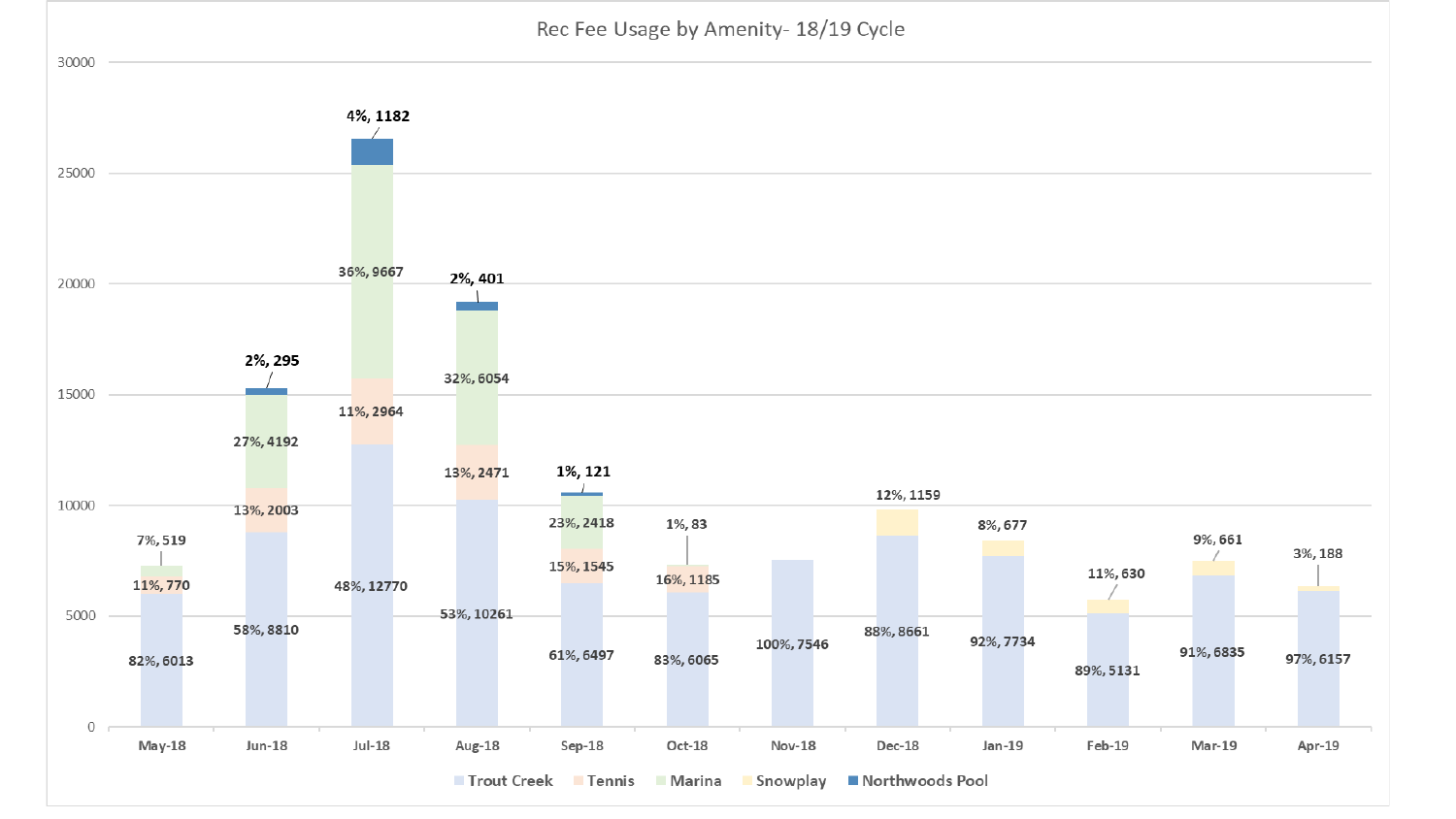[https://www.citylab.com/life/2020/04/coronavirus-safe-travel-airbnb](https://www.citylab.com/life/2020/04/coronavirus-safe-travel-airbnb-rental-business-host-bailout/608917/)rental-business-host-bailout/608917/ below are quotes from article

#### **"A rural revival could come first"**

- If, as the crisis stabilizes, lockdowns are lifted and some travel resumes, home-share listing in cities might not be the first to revive.
- "I think that in more isolated rural areas, Airbnb is likely to be pretty resilient," says Marie Hickey, head of commercial research at U.K. real estate consultants Savills. "It could be the case that we don't see a truly sustained recovery in overseas visitors until well into 2021, and the market that will bounce back quickest may be the domestic leisure market."
- While people might be more wary of traveling to other countries, urbanites who have been cooped up in city homes under lockdown may well take the opportunity to travel somewhere nearby for some open space and fresh air once it is safe to do so.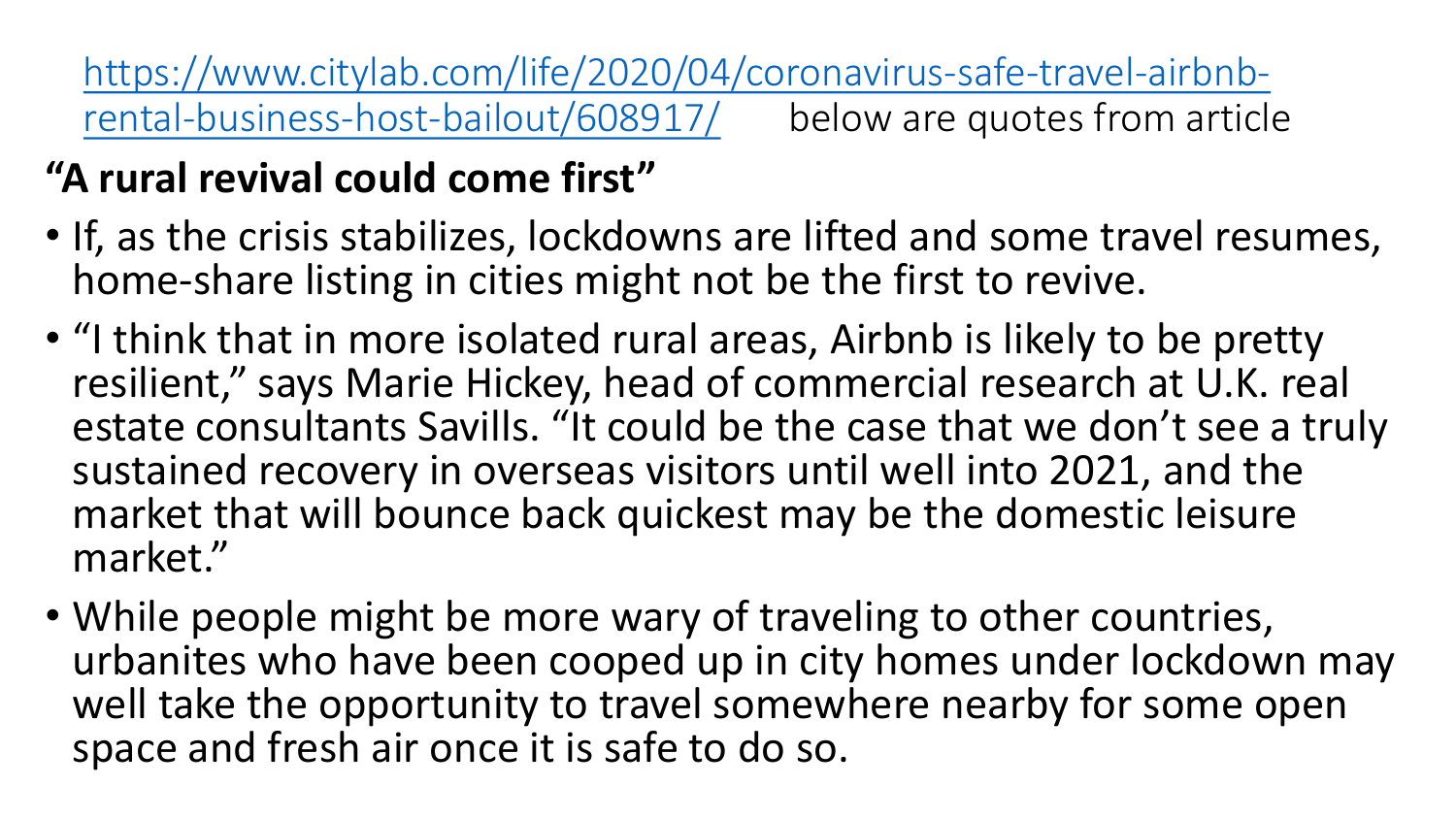[https://www.citylab.com/life/2020/04/coronavirus-safe-travel-airbnb](https://www.citylab.com/life/2020/04/coronavirus-safe-travel-airbnb-rental-business-host-bailout/608917/)rental-business-host-bailout/608917/

- **"A rural revival could come first"**
- •Translation.
	- Similar to Great Recession impact in 2008-2010, Tahoe Donner Association will likely see robust visitations, particularly in Summer months. By both Owners and Guests.

*This does not translate into high dollar activities, and in fact can potentially translate into more net costs for the Association*

The ability to telecommute is even more proven now, and will likely translate into greater TD utilizations.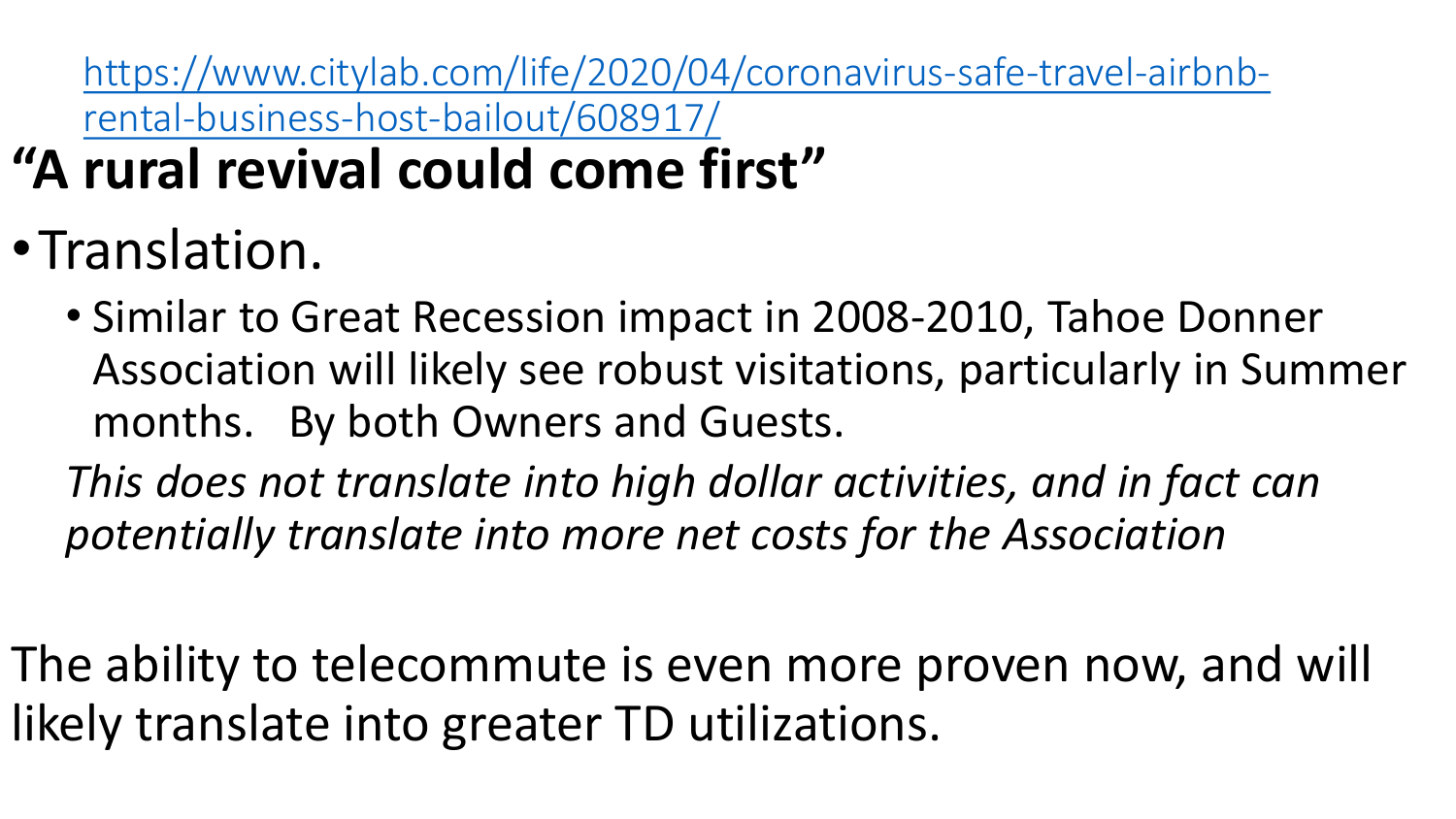## Capital Funds- Savings Accounts

- Replacement Reserve Fund
	- \$11.2 million forecasted 12/31/2020 ending fund balance/Cash
		- Up from \$10.3 in Budget 2020
	- \$770 annual assessment per owner, \$4,985,000
	- \$824 for 2021 is planned, could lower increase or not increase
- Development Fund
	- \$6.2 million forecasted 12/31/2020 ending fund balance/Cash
		- Up from \$5.2 million in Budget 2020. Includes XC Snowmaking spend in 2020
	- \$355 annual assessment per owner, \$2,298,000
	- \$375 for 2021 is planned, could lower increase or not increase
- New Equipment Fund
	- \$269,000 forecasted 12/31/2020 ending fund balance/Cash
		- Up from \$5.2 million in Budget 2020
	- \$30 annual assessment per owner, \$194,000
	- *Can drop from \$30 to \$0 for 2021, and shift to replenish OPF or new Building Replacement Fund*